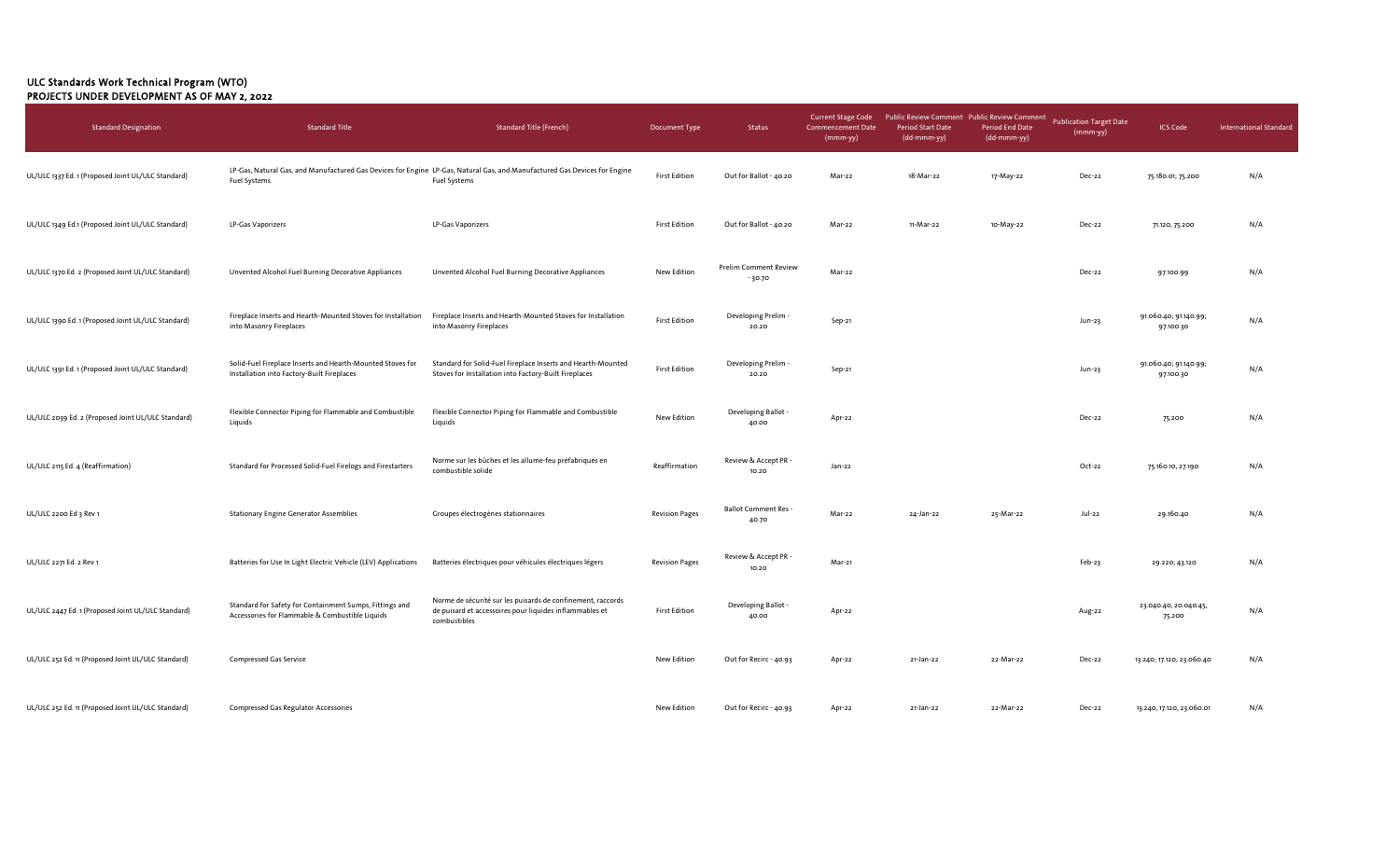| <b>Standard Designation</b>                        | <b>Standard Title</b>                                                                                                                                        | <b>Standard Title (French)</b>                                                                                                                                                                                                | Document Type         | Status                              | <b>Current Stage Code</b><br><b>Commencement Date</b><br>$(mmm-yy)$ | Public Review Comment Public Review Comment<br>Period Start Date<br>(dd-mmm-yy) | Period End Date<br>(dd-mmm-yy) | <b>Publication Target Date</b><br>(mmm-yy) | <b>ICS Code</b>                      | <b>International Standard</b> |
|----------------------------------------------------|--------------------------------------------------------------------------------------------------------------------------------------------------------------|-------------------------------------------------------------------------------------------------------------------------------------------------------------------------------------------------------------------------------|-----------------------|-------------------------------------|---------------------------------------------------------------------|---------------------------------------------------------------------------------|--------------------------------|--------------------------------------------|--------------------------------------|-------------------------------|
| UL/ULC 2580 Ed. 3 Rev 2                            | Batteries for Use in Electric Vehicles                                                                                                                       | Batteries pour véhicules électriques                                                                                                                                                                                          | <b>Revision Pages</b> | Preparing for SLR - 50.00           | Mar-22                                                              | 16-Sep-21                                                                       | 15-Nov-21                      | Jun-22                                     | 29.220; 43.120                       | N/A                           |
| UL/ULC 2580 Ed. 3 Rev 3                            | Batteries for Use in Electric Vehicles                                                                                                                       | Batteries pour véhicules électriques                                                                                                                                                                                          | <b>Revision Pages</b> | Preparing for SLR - 50.00           | Mar-22                                                              | 16-Sep-21                                                                       | 15-Nov-21                      | Jun-22                                     | 29.220; 43.120                       | N/A                           |
| UL/ULC 2586 Ed. 2 Rev 1                            | Hose Nozzle Valves for Flammable and Combustible Liquids                                                                                                     | Pistolets pour les liquides combustibles et inflammables                                                                                                                                                                      | <b>Revision Pages</b> | <b>Ballot Comment Res-</b><br>40.70 | Apr-22                                                              | 25-Feb-22                                                                       | 26-Apr-22                      | Dec-22                                     | 23.060.01, 23.100.50                 | N/A                           |
| UL/ULC 312 Ed. 11 (Proposed Joint UL/ULC Standard) | Standard for Check Valves for Fire-Protection Service                                                                                                        | Norme de sécurité clapets antiretour pour service de<br>protection contre les incendies                                                                                                                                       | New Edition           | Preparing for SLR - 50.00           | Mar-22                                                              | 02-Oct-19                                                                       | 02-Dec-19                      | Jun-22                                     | 13.220.20                            | N/A                           |
| UL/ULC 404 Ed. 9 (Proposed Joint UL/ULC Standard)  | Pressure-Indicating Gauges for Compressed Gas Service                                                                                                        | Manomètres indicateurs de pression pour le service des gaz<br>comprimés                                                                                                                                                       | New Edition           | Out for Ballot - 40.20              | Apr-22                                                              | 29-Apr-22                                                                       | 28-Jun-22                      | Dec-22                                     | 17.100, 75.180.99                    | N/A                           |
| UL/ULC 407 Ed. 8 (Proposed Joint UL/ULC Standard)  | Manifolds for Compressed Gases                                                                                                                               | Manifolds for Compressed Gases                                                                                                                                                                                                | New Edition           | Out for Ballot - 40.20              | Mar-22                                                              | 18-Mar-22                                                                       | 17-May-22                      | Dec-22                                     | 13.240, 23.040, 71.120.01,<br>75.200 | N/A                           |
| UL/ULC 4402 Ed. 1 (Proposed Joint UL/ULC Standard) | Standard for Indoor Air Quality in Buildings and Facilities<br>Utilized for the Cultivation, Production and Processing of<br>Cannabis                        |                                                                                                                                                                                                                               | <b>First Edition</b>  | Recirc Comment Res -<br>40.93       | Mar-22                                                              | 02-Jul-21                                                                       | 31-Aug-21                      | Jun-22                                     | 13.040.30                            | N/A                           |
| ULC 60839-11-1 Ed.2 (Proposed)                     | Standard for Alarm and Electronic Security Systems - Part 11-1:<br>Electronic Access Control Systems - System and Components<br>Requirements                 | Norme Sur Les Systèmes D'alarme Et De Sécurité Électroniques<br>- Partie 11-1: Systèmes De Contrôle D'accès Électronique -<br>Exigences Systèmes Et Exigences Concernant Les Composants                                       | New Edition           | Preparing for SLR - 50.00           | Jan-22                                                              | 24-Sep-21                                                                       | 24-Nov-21                      | May-22                                     | 13.310; 13.320                       | IEC 60839-11-1: 2013          |
| ULC 60839-11-2 Ed. 1 (Proposed)                    | Alarm and Electronic Security Systems Part 11-2: Application<br>Guidelines                                                                                   | Systèmes d'alarme et de sécurité électroniques - Partie 11-2:<br>Systèmes de contrôle d'accès électronique - Lignes directrices<br>d'application                                                                              | <b>First Edition</b>  | Preparing for SLR - 50.00           | Feb-22                                                              | 28-May-21                                                                       | 28-Jul-21                      | May-22                                     | 13.310; 13.320                       | IEC 60839-11-2                |
| ULC 61243-1 Ed. 3 (Proposed)                       | Live Working - Voltage Detectors - Part 1: Capacitive type to be<br>used for voltages exceeding 1 kV AC                                                      | Travaux sous tension - Détecteurs de tension - Partie 1: Type<br>capacitif pour usage sur des tensions alternatives de plus de<br>1kV                                                                                         | New Edition           | Developing Prelim -<br>20.20        | Apr-22                                                              |                                                                                 |                                | Dec-22                                     | 13.260; 29.240.20;<br>29.260.99      | IEC 61243-1 Ed. 3             |
| ULC 61318 Ed. 4 (Proposed)                         | Live working - Methods for assessment of defects and<br>verification of performance applicable to tools, devices and<br>equipment                            | Travaux sous tension - Méthodes d'évaluation des défauts et<br>vérification des performances applicables aux outils,<br>dispositifs et équipement                                                                             | New Edition           | Developing Prelim<br>20.20          | Apr-22                                                              |                                                                                 |                                | Dec-22                                     | 13.260; 29.240.20;<br>29.260.99      | IEC 61318 Ed. 4               |
| ULC 61472-2 Ed. 1 (Proposed)                       | Live Working - Minimum Approach Distances - Part 2: Method<br>of determination of the electrical component distance for AC<br>systems from 1,0 kV to 72,5 kV | Travaux sous Tension - Distances Minimales D'Approche -<br>Partie 2: Méthode de détermination de la distance du<br>composant électrique pour les réseaux en courant alternatif de<br>tension comprise entre 1,0 kV et 72,5 kV | <b>First Edition</b>  | Review & Accept PR -<br>10.20       | Apr-22                                                              |                                                                                 |                                | Dec-22                                     | 13.260; 29.240.99;<br>29.260.99      | IEC 61472-2:2021              |
| ULC S102.4 Ed. 4 (Reaffirmation)                   | Standard Method Of Test For Fire And Smoke Characteristics<br>Of Electrical Wiring, Cables And Non-Metallic Raceways                                         | Méthode D'essai Normalisée Caractéristiques De Résistance Au<br>Feu Et À La Fumée Des Fils Et Câbles Électriques Et Des<br>Canalisations Non Métalliques                                                                      | Reaffirmation         | Developing Ballot -<br>40.00        | Apr-22                                                              |                                                                                 |                                | Aug-22                                     | 13.220.40, 19.040, 29.060            | N/A                           |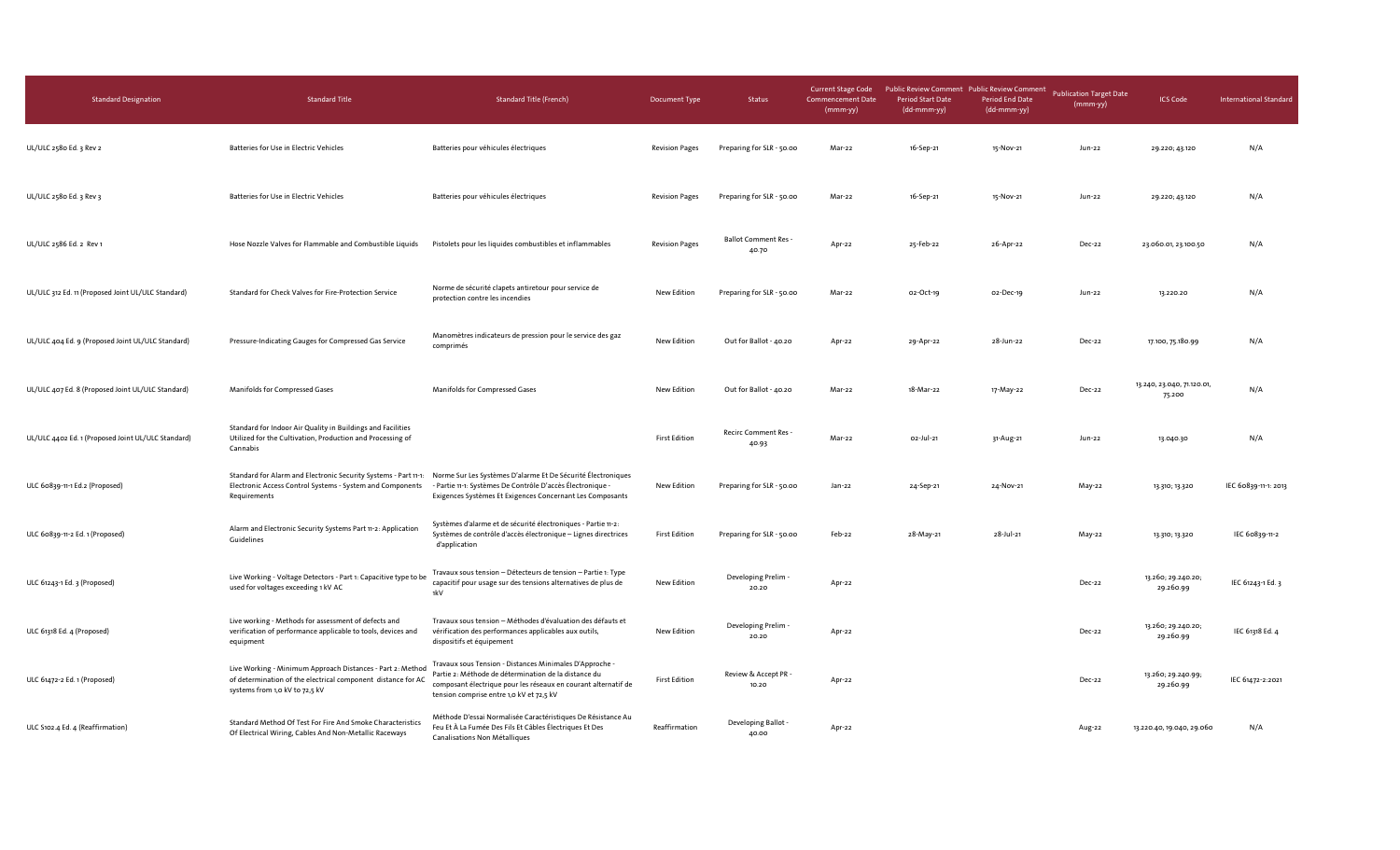| <b>Standard Designation</b>                         | <b>Standard Title</b>                                                                                                                                          | <b>Standard Title (French)</b>                                                                                                                                        | Document Type         | Status                                   | <b>Current Stage Code</b><br><b>Commencement Date</b><br>(mmm-yy) | Public Review Comment Public Review Comment Publication Target Date<br><b>Period Start Date</b><br>(dd-mmm-yy) | <b>Period End Date</b><br>(dd-mmm-yy) | $(mmm-yy)$ | <b>ICS Code</b>                            | <b>International Standard</b>         |
|-----------------------------------------------------|----------------------------------------------------------------------------------------------------------------------------------------------------------------|-----------------------------------------------------------------------------------------------------------------------------------------------------------------------|-----------------------|------------------------------------------|-------------------------------------------------------------------|----------------------------------------------------------------------------------------------------------------|---------------------------------------|------------|--------------------------------------------|---------------------------------------|
| ULC S135 Ed. 2 Rev 2                                | Standard Test Method for the Determination of Combustibility<br>Parameters of Building Materials Using an Oxygen<br>Consumption Calorimeter (Cone Calorimeter) |                                                                                                                                                                       | <b>Revision Pages</b> | Ballot Comment Res -<br>40.70            | Jan-21                                                            | 17-Nov-20                                                                                                      | 18-Jan-21                             | Dec-22     | 13.220.50; 19.040                          | ISO 5660-1; ISO 5660-2;<br>ISO 5660-3 |
| ULC S135 Ed. 2 Rev 3                                | Standard Test Method for the Determination of Combustibility<br>Parameters of Building Materials Using an Oxygen<br>Consumption Calorimeter (Cone Calorimeter) |                                                                                                                                                                       | <b>Revision Pages</b> | <b>Ballot Comment Res -</b><br>40.70     | Aug-21                                                            | 23-Jun-21                                                                                                      | 23-Aug-21                             | Dec-22     | 13.220.50; 19.040                          | ISO 5660-1; ISO 5660-2<br>ISO 5660-3  |
| ULC S137 Ed. 2 (Reaffirmation)                      | Standard Method Of Test For Fire Growth Of Mattresses (Open Méthode D'essai Normalisée Pour La Propagation Du Feu Sur<br>Flame Test)                           | Les Matelas (Essai À La Flamme Nue)                                                                                                                                   | Reaffirmation         | Developing Ballot -<br>40.00             | Apr-22                                                            |                                                                                                                |                                       | Aug-22     | 13.220.40                                  | N/A                                   |
| ULC S139 Ed. 3 Rev 3 & UL 2196 Ed. 2 Rev 3          | Standard for Fire Test for Circuit Integrity of Fire-Resistive<br>Power, Instrumentation, Control, and Data Cables                                             | Normes sur d'essai de résistance au feu pour l'évaluation de<br>l'intégrité des circuits des câbles d'alimentation, de<br>l'instrumentation, des contrôles et données | <b>Revision Pages</b> | Developing Prelim -<br>20.20             | Nov-19                                                            |                                                                                                                |                                       | Dec-22     | 13.220.50, 29.060.20                       | N/A                                   |
| ULC S144 Ed. 2 (Reaffirmation)                      | Standard Method of Fire Resistance Test - Grease Duct<br>Assemblies                                                                                            | Méthode d'essai normalisée de résistance au feu - Conduits de<br>graisse                                                                                              | Reaffirmation         | Preparing for SLR - 50.00                | Apr-22                                                            | o8-Feb-22                                                                                                      | 11-Apr-22                             | May-22     | 13.220.50; 19.020;<br>91.140.30; 97.040.20 | N/A                                   |
| ULC S304 Ed. 4 (Proposed)                           | Standard for Control Units, Accessories and Receiving<br><b>Equipment for Intrusion Alarm Systems</b>                                                          | Norme sur les postes de contrôle, les accessoires et<br>l'équipement de réception pour les systèmes d'alarme anti-<br>intrusion                                       | New Edition           | <b>Prelim Comment Review</b><br>$-30.70$ | Apr-22                                                            |                                                                                                                |                                       | Aug-22     | 13.310; 13.320                             | N/A                                   |
| ULC S338 Ed.2 (Proposed)                            | Standard for Vehicle Theft Deterrent Equipment and Systems<br>Electronic Immobilization System and Aftermarket Installation                                    | Norme sur les systèmes et les appareillages de prévention du<br>vol de véhicules automobiles : immobilisation électronique et<br>installation après-vente             | New Edition           | Out for Ballot - 40.20                   | Feb-22                                                            | 04-Mar-22                                                                                                      | 03-May-22                             | Dec-22     | 13.310; 43.040.99                          | N/A                                   |
| ULC S508 Ed. 5 Rev 2 & UL 711 Ed. 8 Rev 1           | Rating and Fire Testing of Fire Extinguishers                                                                                                                  | Classification et essais sur foyers types des extincteurs                                                                                                             | <b>Revision Pages</b> | <b>Prelim Comment Review</b><br>$-30.70$ | Jan-22                                                            |                                                                                                                |                                       | May-22     | 13.220.10; 19.040                          | N/A                                   |
| ULC S508 Ed. 5 Rev 3 & UL 711 Ed. 8 Rev 2           | Rating and Fire Testing of Fire Extinguishers                                                                                                                  | Norme sur la classification et les essais sur foyers types des<br>extincteurs                                                                                         | <b>Revision Pages</b> | Out for Ballot - 40.20                   | Apr-22                                                            | 15-Apr-22                                                                                                      | 14-Jun-22                             | Aug-22     | 13.220.10; 19.040                          | N/A                                   |
| ULC S515 Ed.4 (Proposed)                            | Standard for Automobile Fire Fighting Apparatus                                                                                                                | Norme Sur Les Engins Automobiles De Lutte Contre L'Incendie                                                                                                           | New Edition           | Developing Recirc -<br>40.93             | Jun-21                                                            | 29-Jan-21                                                                                                      | 30-Mar-21                             | Dec-22     | 13.220.10; 23.040.70                       | N/A                                   |
| ULC S520 Ed.3 Rev 4                                 | <b>Standard for Fire Hydrants</b>                                                                                                                              | Norme sur les poteaux d'incendie                                                                                                                                      | <b>Revision Pages</b> | Out for Ballot - 40.20                   | Mar-22                                                            | 01-Mar-22                                                                                                      | 02-May-22                             | Dec-22     | 13.220.10                                  | N/A                                   |
| ULC S524 Ed. 7 Rev 1                                | Standard for Installation of Fire Alarm Systems                                                                                                                | Norme sur l'installation des systèmes d'alarme incendie                                                                                                               | <b>Revision Pages</b> | Developing Prelim -<br>20.20             | Feb-22                                                            |                                                                                                                |                                       | May-22     | 13.220.20                                  | N/A                                   |
| ULC S525 Ed. 5 & UL 464 Ed.11 (Proposed Binational) | Audible Signaling Devices for Fire Alarm and Signaling<br>Systems, Including Accessories                                                                       | Dispositifs de signalisation sonore des systèmes d'alarme<br>incendie, y compris les accessoires                                                                      | New Edition           | Developing Ballot -<br>40.00             | Jan-22                                                            |                                                                                                                |                                       | Aug-22     | 13.220.20; 13.320                          | N/A                                   |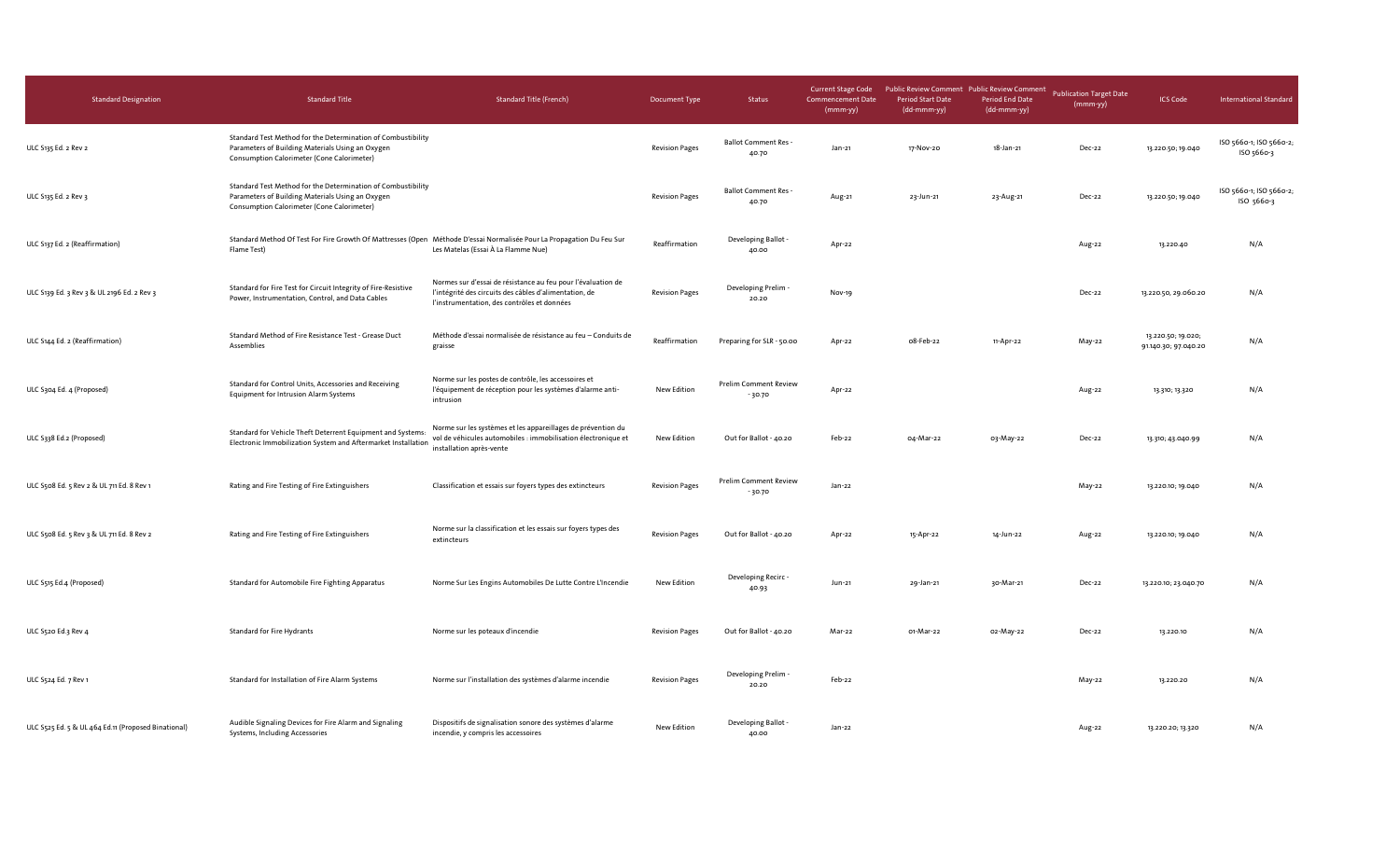| <b>Standard Designation</b>                          | <b>Standard Title</b>                                                                                                                                        | <b>Standard Title (French)</b>                                                                                               | Document Type         | Status                                   | <b>Current Stage Code</b><br>Commencement Date<br>(mmm-yy) | Public Review Comment Public Review Comment<br><b>Period Start Date</b><br>(dd-mmm-yy) | Period End Date<br>(dd-mmm-yy) | <b>Publication Target Date</b><br>(mmm-yy) | <b>ICS Code</b>                    | <b>International Standard</b> |
|------------------------------------------------------|--------------------------------------------------------------------------------------------------------------------------------------------------------------|------------------------------------------------------------------------------------------------------------------------------|-----------------------|------------------------------------------|------------------------------------------------------------|----------------------------------------------------------------------------------------|--------------------------------|--------------------------------------------|------------------------------------|-------------------------------|
| ULC S526 Ed. 5 & UL 1638 Ed. 6 (Proposed Binational) | Visible Signaling Devices for Fire Alarm and Signaling Systems, Appareils à signal visuel pour systèmes d'alarme incendie, y<br><b>Including Accessories</b> | compris les accessoires                                                                                                      | New Edition           | Developing Ballot -<br>40.00             | Dec-21                                                     |                                                                                        |                                | Jul-22                                     | 13.220.20; 13.320                  | N/A                           |
| ULC S527 Ed 4 & UL 864 Ed.10 (Proposed Binational)   | Standard for Control Units and Accessories for Fire Alarm<br>Systems                                                                                         | Norme sur les postes de contrôle pour les systèmes d'alarme<br>incendie                                                      | New Edition           | <b>Ballot Comment Res -</b><br>40.70     | Apr-22                                                     | 25-Feb-22                                                                              | 26-Apr-22                      | Dec-22                                     | 13.220.20;13.320                   | N/A                           |
| ULC S529 Ed. 5 & UL 268 Ed. 8 (Proposed Binational)  | Smoke Detectors for Fire Alarm Systems                                                                                                                       | Les avertisseurs de fumée pour les systèmes d'alarme<br>d'incendie                                                           | New Edition           | <b>Prelim Comment Review</b><br>$-30.70$ | Dec-21                                                     |                                                                                        |                                | Dec-22                                     | 13.220.20, 13.320                  | N/A                           |
| ULC S530 Ed. 2 & UL 521 Ed. 8 (Proposed Binational)  | Standard for Heat Detectors for Fire Alarm Systems                                                                                                           | Norme sur les détecteurs de chaleur pour les systèmes<br>d'alarme incendie                                                   | New Edition           | Developing Prelim -<br>20.20             | Mar-21                                                     |                                                                                        |                                | Jun-22                                     | 13.220.20; 13.320                  | N/A                           |
| ULC S531 Ed. 5 & UL 217 Ed. 10 (Proposed Binational) | <b>Standard for Smoke Alarms</b>                                                                                                                             | Norme sur les avertisseurs de fumée                                                                                          | New Edition           | Developing Ballot -<br>40.00             | Mar-21                                                     |                                                                                        |                                | Jul-22                                     | 13.220.20, 13.320                  | N/A                           |
| ULC S541 Ed. 5 & UL 1480 Ed. 7 (Proposed Binational) | Speakers for Fire Alarm and Signaling Systems, Including<br>Accessories                                                                                      | Haut-parleurs pour réseaux avertisseurs d'incendie et systèmes<br>de signalisation, y compris les accessoires                | New Edition           | Developing Ballot -<br>40.00             | Jan-22                                                     |                                                                                        |                                | Sep-22                                     | 13.220.20; 13.320                  | N/A                           |
| ULC S543 Ed.2 Rev 1                                  | Standard for Internal Lug Quick-Connect Couplings for Fire<br>Hose                                                                                           | Norme sur les raccords rapides -à oreille interne pour tuyaux<br>d'incendie                                                  | <b>Revision Pages</b> | Out for Ballot - 40.20                   | Mar-22                                                     | 15-Mar-22                                                                              | 17-May-22                      | Jun-22                                     | 13.220.10                          | N/A                           |
| ULC 5561 Ed. 3 Rev 2                                 | Standard for Installation and Services for Fire Signal Receiving Norme sur l'installation et les services - systèmes et centrales<br>Centres and Systems     | de réception d'alarme incendie                                                                                               | <b>Revision Pages</b> | Preparing for SLR - 50.00                | Apr-22                                                     | 06-Aug-21                                                                              | 05-Oct-21                      | May-22                                     | 13.220.20; 13.310                  | N/A                           |
| ULC S561 Ed. 3 Rev 3                                 | Standard for Installation and Services for Fire Signal Receiving Norme sur l'installation et les services - Systèmes et centrales<br>Centres and Systems     | de réception d'alarme incendie                                                                                               | <b>Revision Pages</b> | Review & Accept PR -<br>10.20            | Mar-22                                                     |                                                                                        |                                | Dec-22                                     | 13.220.20; 13.310                  | N/A                           |
| ULC S563 Ed. 3 (Proposed)                            | Standard for High-Performance and Aviation Synthetic<br>Fluorine-Free Foam Liquid Concentrates                                                               | Norme relative aux concentrés liquides de mousse<br>synthétiques, sans fluorine, haute performance et pour<br>l'aéronautique | New Edition           | Out for Ballot - 40.20                   | Apr-22                                                     | 22-Oct-21                                                                              | 21-Jun-22                      | Sep-22                                     | 13.220.10; 13.220.99;<br>71.100.99 | N/A                           |
| ULC S564 Ed. 2 Rev 2                                 | Categories 1 and 2 Foam Liquid Concentrates                                                                                                                  |                                                                                                                              | <b>Revision Pages</b> | Out for Ballot - 40.20                   | Mar-22                                                     | 11-Mar-22                                                                              | 10-May-22                      | Jul-22                                     | 13.220.10                          | N/A                           |
| ULC S576 Ed. 2 Rev 1                                 | Standard for Mass Notification System Equipment and<br>Accessories                                                                                           | Norme sur l'équipement et les accessoires des systèmes de<br>notification de masse                                           | <b>Revision Pages</b> | Out for Prelim - 30.20                   | Mar-22                                                     |                                                                                        |                                | Jul-22                                     | 13.220.20; 13.320                  | N/A                           |
| ULC S588 Ed. 1 (Reaffirmation)                       | Standard for Gas and Vapour Detectors and Sensors, Including Norme sur les détecteurs et capteurs de gaz et de vapeur, y<br>Accessories                      | compris les accessoires                                                                                                      | Reaffirmation         | Preparing for SLR - 50.00                | Apr-22                                                     | 11-Feb-22                                                                              | 12-Apr-22                      | May-22                                     | 13.320, 91.120                     | N/A                           |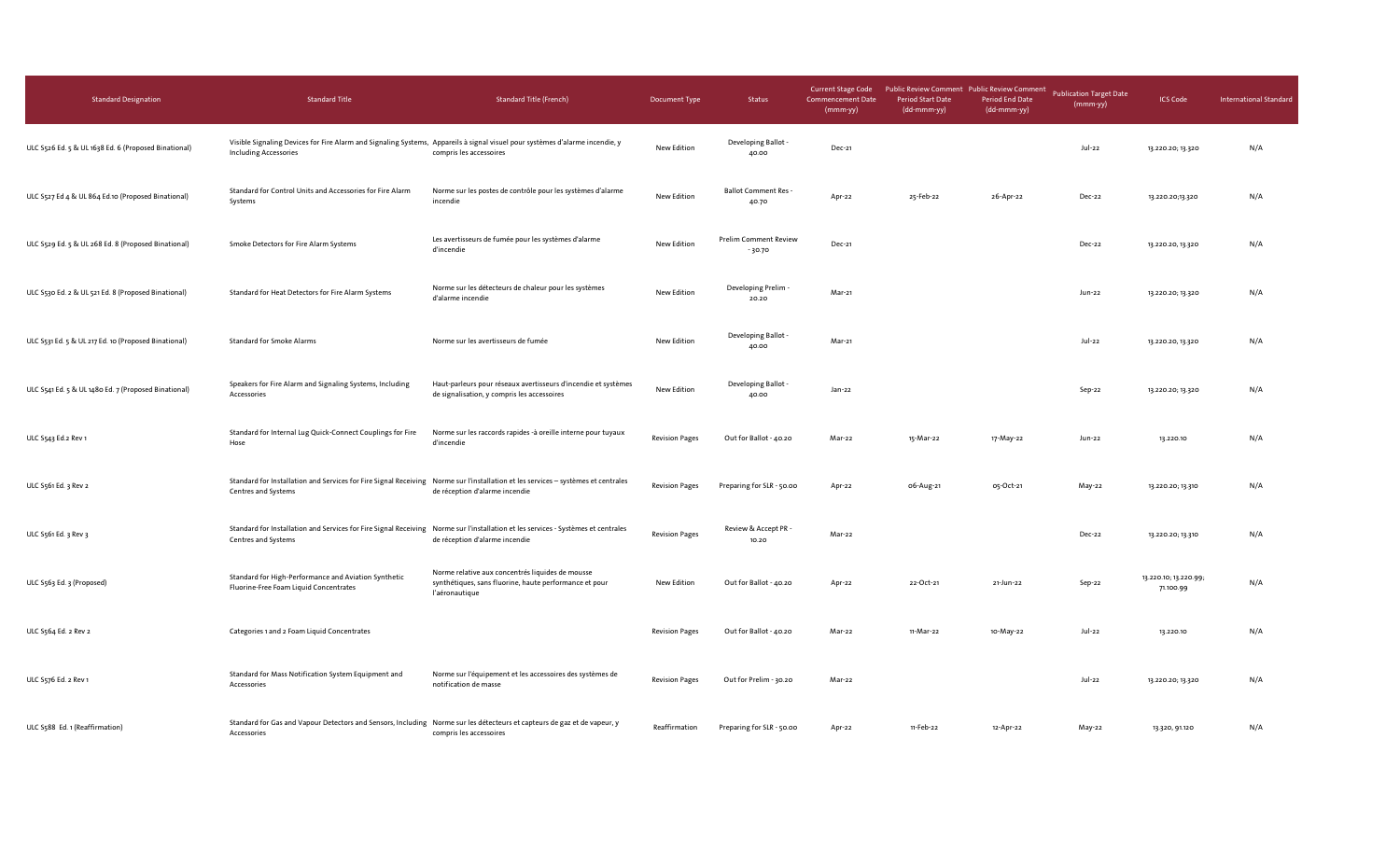| <b>Standard Designation</b>                         | <b>Standard Title</b>                                                                                                              | <b>Standard Title (French)</b>                                                                                                                            | Document Type         | Status                               | <b>Current Stage Code</b><br><b>Commencement Date</b><br>$(mmm-yy)$ | Public Review Comment Public Review Comment<br><b>Period Start Date</b><br>(dd-mmm-yy) | <b>Period End Date</b><br>(dd-mmm-yy) | <b>Publication Target Date</b><br>(mmm-yy) | <b>ICS Code</b>                         | <b>International Standard</b> |
|-----------------------------------------------------|------------------------------------------------------------------------------------------------------------------------------------|-----------------------------------------------------------------------------------------------------------------------------------------------------------|-----------------------|--------------------------------------|---------------------------------------------------------------------|----------------------------------------------------------------------------------------|---------------------------------------|--------------------------------------------|-----------------------------------------|-------------------------------|
| ULC S589 Ed. 1 & UL 539 Ed. 8 (Proposed Binational) | Standard for Single and Multiple Station Heat Alarms                                                                               | Norme pour les alarmes de chaleur à une et plusieurs stations                                                                                             | New Edition           | Preparing for SLR - 50.00            | Dec-21                                                              | 21-May-21                                                                              | 20-Jul-21                             | Jun-22                                     | 13.220.20, 13.320                       | N/A                           |
| ULC S603 Ed. 4 Rev 2                                | Standard for Steel Underground Tanks for Flammable and<br>Combustible Liquids                                                      | Norme Sur les Réservoirs Souterrains en Acier pour les Liquides<br>Inflammables et Combustibles                                                           | <b>Revision Pages</b> | Review & Accept PR -<br>10.20        | May-22                                                              |                                                                                        |                                       | Nov-22                                     | 23.020.10                               | N/A                           |
| ULC 5603.1 Ed. 5 Rev 2                              | Standard for External Corrosion Protection Systems for Steel<br>Underground Tanks for Flammable and Combustible Liquids            | Norme sur les systèmes de protection contre la corrosion<br>extérieure des réservoirs enterrés en acier pour les liquides<br>inflammables et combustibles | <b>Revision Pages</b> | Preparing for SLR - 50.00            | Mar-22                                                              | 15-Dec-21                                                                              | 14-Feb-22                             | May-22                                     | 13.020.40, 25.220.01,<br>75.180, 77.060 | N/A                           |
| ULC S627 Ed. 4 Rev. 1                               | Standard for Space Heaters for Use with Solid Fuels                                                                                | Norme pour les Poêles à Utiliser avec des Combustibles Solides                                                                                            | <b>Revision Pages</b> | Preparing for SLR - 50.00            | Mar-22                                                              | 04-Jun-21                                                                              | 19-Jul-21                             | Jan-23                                     | 97.100.30                               | N/A                           |
| ULC S653 Ed. 3 Rev 2                                | Standard for Aboveground Horizontal Steel Contained Tank<br>Assemblies for Flammable and Combustible Liquids                       | Norme sur les Ensembles Réservoirs de Confinement en Acier<br>Horizontaux Hors Sol pour les Liquides Inflammables et<br>Combustibles                      | <b>Revision Pages</b> | Review & Accept PR -<br>10.20        | May-22                                                              |                                                                                        |                                       | Nov-22                                     | 23.020.10, 75.200                       | N/A                           |
| ULC S680 Ed. 1 (Proposed)                           | Lining Systems for New and Existing Masonry or Factory-Buil<br>Chimneys and Vents for Gas- and Oil- Burning Appliances             | Standard for Lining Systems for New and Existing Masonry or<br>Factory-Built Chimneys and Vents for Gas- and Oil- Burning<br>Appliances                   | <b>First Edition</b>  | Review & Accept PR -<br>10.20        | Jan-22                                                              |                                                                                        |                                       | May-23                                     | 90.060.40                               | N/A                           |
| ULC S681 Ed. 1 (Proposed)                           | Lining Systems for New and Existing Masonry Chimneys for<br>Solid-Fuel Burning Appliances                                          | Lining Systems for New and Existing Masonry Chimneys for<br>Solid-Fuel Burning Appliances                                                                 | <b>First Edition</b>  | Review & Accept PR -<br>10.20        | Jan-22                                                              |                                                                                        |                                       | May-23                                     | 90.060.40                               | N/A                           |
| ULC S704.1 Ed. 5 (Proposed)                         | Standard for Thermal Insulation, Polyurethane and<br>Polyisocyanurate, Boards, Faced                                               | Norme sur l'isolant thermique en polyuréthane et en<br>polyisocyanurate : panneaux revêtus                                                                | New Edition           | Out for Recirc - 40.93               | Apr-22                                                              | 13-Dec-21                                                                              | 14-Feb-22                             | Jul-22                                     | 91.120.10                               | N/A                           |
| ULC S705.2 Ed. 4 (Proposed)                         | Standard for Thermal Insulation - Spray Applied Rigid<br>Polyurethane Foam, Medium Density - Application                           | Norme sur l'isolant thermique en mousse de polyuréthane<br>rigide pulvérisée, de densité moyenne - application                                            | New Edition           | Out for Recirc - 40.93               | Apr-22                                                              | 11-Aug-21                                                                              | 11-Oct-21                             | Jul-22                                     | 03.120; 91.120.10                       | N/A                           |
| ULC S713.1 Ed. 1 (Proposed)                         | Standard for Thermal Insulation - Low Density, Open Cell<br>Spray Applied Semi-Rigid Polyurethane Foam - Material<br>Specification |                                                                                                                                                           | <b>First Edition</b>  | <b>Ballot Comment Res -</b><br>40.70 | Dec-18                                                              | 14-Sep-18                                                                              | 13-Nov-18                             | Dec-22                                     | 91.100.60; 91.120.10                    | N/A                           |
| ULC S713.2 Ed. 1 (Proposed)                         | Standard for Thermal Insulation - Low Density, Open Cell<br>Spray Applied Semi-Rigid Polyurethane Foam - Installation              |                                                                                                                                                           | <b>First Edition</b>  | <b>Ballot Comment Res -</b><br>40.70 | Dec-18                                                              | 14-Sep-18                                                                              | 13-Nov-18                             | Dec-22                                     | 91.120.10                               | N/A                           |
| ULC S715.1 Ed. 1 (Proposed)                         | Standard for Thermal Insulation - Spray Applied Rigid<br>Polyurethane Foam, High Density - Material Specification                  | Norme sur l'isolant thermique en mousse de polyuréthane<br>rigide pulvérisée de densité haute : spécifications relatives aux<br>matériaux                 | <b>First Edition</b>  | <b>Ballot Comment Res -</b><br>40.70 | Jan-22                                                              | 20-Oct-21                                                                              | 20-Dec-21                             | Dec-22                                     | 91.100.60; 91.120.10                    | N/A                           |
| ULC S715.2 Ed. 1 (Proposed)                         | Standard for Thermal Insulation - Spray Applied Rigid<br>Polyurethane Foam, High Density - Installation                            | Norme sur l'isolant thermique en mousse de polyuréthane<br>rigide pulvérisée de densité haute : installations                                             | <b>First Edition</b>  | <b>Ballot Comment Res-</b><br>40.70  | Jan-22                                                              | 20-Oct-21                                                                              | 20-Dec-21                             | Dec-22                                     | 91.120.10                               | N/A                           |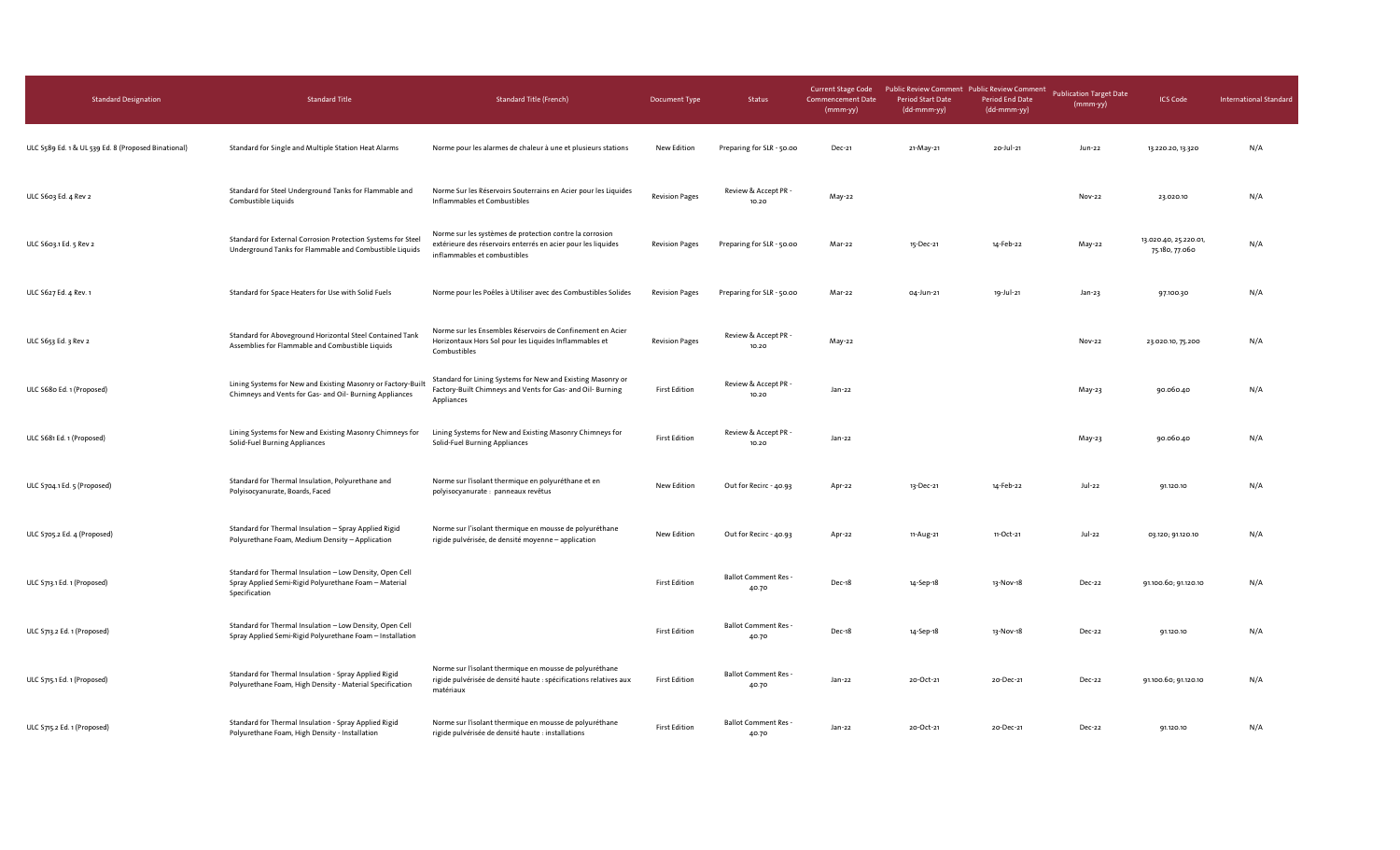| <b>Standard Designation</b> | <b>Standard Title</b>                                                   | Standard Title (French)                                                                         | Document Type | Status                 | $(mmm-vy)$ | $\ddot{\hspace{1cm}}$ (dd-mmm-yy) | (dd-mmm-yy) | Current Stage Code Public Review Comment Public Review Comment Publication Target Date<br>Commencement Date Period Start Date Period Pate Publication Target Date<br>(nmm-yy) (nmm-yy) (dd.mmm-yy) (dd.mmm-yy) | <b>ICS Code</b> | International Standard |
|-----------------------------|-------------------------------------------------------------------------|-------------------------------------------------------------------------------------------------|---------------|------------------------|------------|-----------------------------------|-------------|----------------------------------------------------------------------------------------------------------------------------------------------------------------------------------------------------------------|-----------------|------------------------|
| ULC S717.1 Ed. 3 (Proposed) | Flat Wall Insulating Concrete Form (ICF) Units - Material<br>Properties | Norme sur les unités de coffrage à béton isolants pour murs<br>plats – propriétés des matériaux | New Edition   | Out for Prelim - 30.20 | Mar-22     |                                   |             | Sep-22                                                                                                                                                                                                         | 91.120.10       | N/A                    |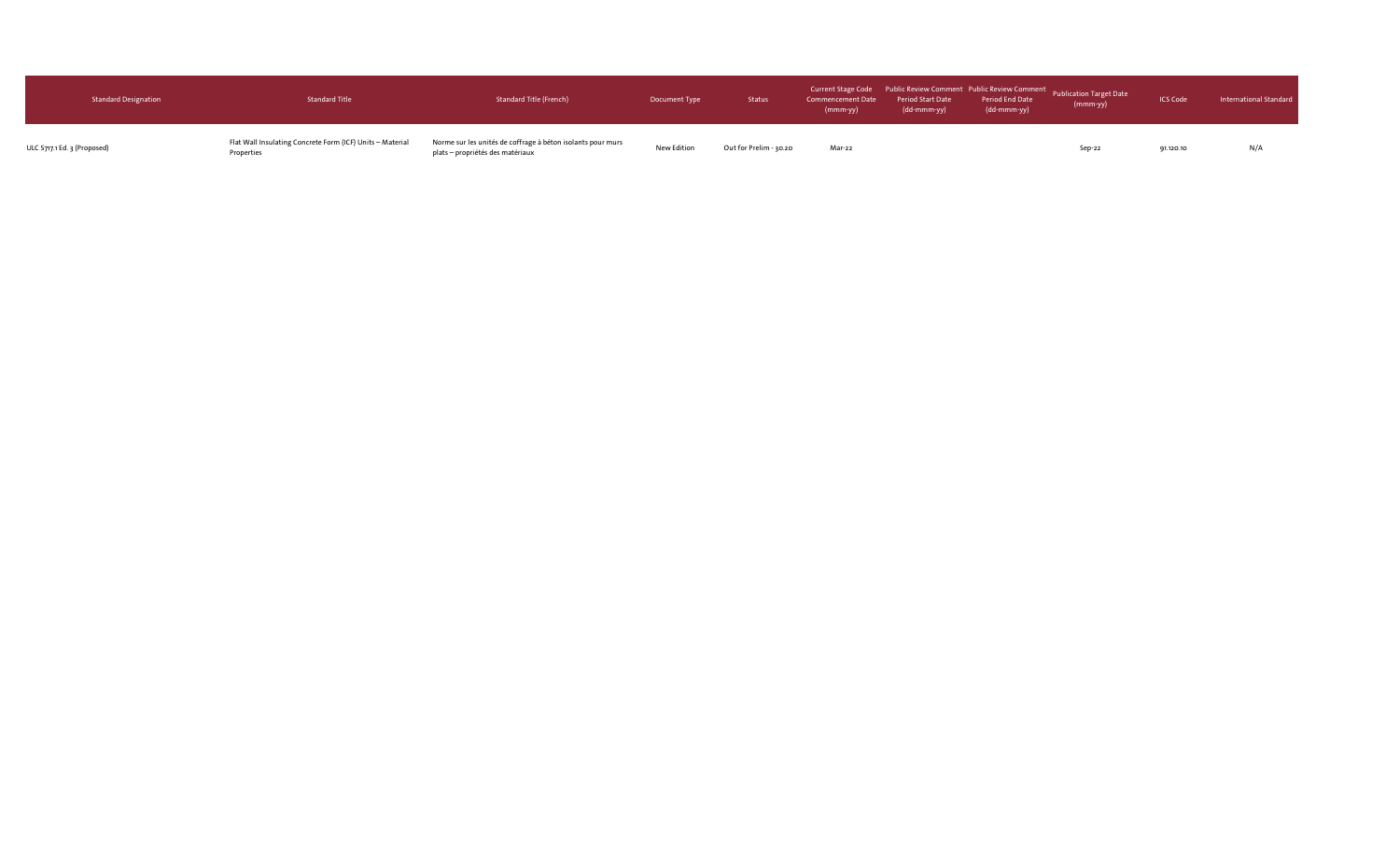## ULC Standards Work Technical Program (WTO) RECENTLY PUBLISHED AS OF MAY 2, 2022

| <b>Standard Designation</b>               | <b>Standard Title</b>                                                                                                                           | <b>Standard Title (French)</b>                                                                                                | Document Type | Public Review Comment Public Review Comment<br>Period Start Date<br>$(dd\text{-}\text{mmm-yy})$ | Period End Date<br>(dd-mmm-yy) | <b>Actual Publication Date</b><br>(dd-mmm-yy) | <b>ICS Code</b>                    | <b>International Standard</b> |
|-------------------------------------------|-------------------------------------------------------------------------------------------------------------------------------------------------|-------------------------------------------------------------------------------------------------------------------------------|---------------|-------------------------------------------------------------------------------------------------|--------------------------------|-----------------------------------------------|------------------------------------|-------------------------------|
| UL/ULC 1091 Ed. 7 (Joint UL/ULC Standard) | Standard for Butterfly Valves for Fire-Protection Service                                                                                       | Norme de sécurité robinets à papillon pour service de<br>protection contre les incendies                                      | New Edition   | o2-Oct-19                                                                                       | 02-Dec-19                      | Apr-22                                        | 13.220.20                          | N/A                           |
| UL/ULC 30 Ed. 10 (Joint UL/ULC Standard)  | Metallic and Nonmetallic Safety Cans for Flammable and<br>Combustible Liquids                                                                   | Norme sur les bidons de sécurité métalliques et non<br>métalliques pour liquides inflammables et combustibles                 | New Edition   | 28-May-21                                                                                       | 27-Jul-21                      | 29-Apr-22                                     | 75.200; 23.020.10                  | N/A                           |
| ULC 604 Ed. 5                             | Standard for Factory-Built Type A Chimneys                                                                                                      | Norme Sur Les Cheminées Préfabriquées De Type A                                                                               | New Edition   | 09-Jul-21                                                                                       | 07-Sep-21                      | 07-Apr-22                                     | 91.060.40                          | N/A                           |
| ULC 605 Ed. 5                             | <b>Standard for Gas Vents</b>                                                                                                                   | Norme Sur Les Conduits D'évacuation À Gaz                                                                                     | New Edition   | 14-May-21                                                                                       | 13-Jul-21                      | 07-Apr-22                                     | 91.060.40                          | N/A                           |
| ULC 609 Ed. 3                             | Standard for Low Temperature Vents, Type L and PL                                                                                               | Norme Sur Les Conduits D'évacuation À Basse Température<br>De Types L Et Pl                                                   | New Edition   | 14-May-21                                                                                       | 13-Jul-21                      | 07-Apr-22                                     | 91.060.40                          | N/A                           |
| ULC 628 Ed. 4                             | Standard for Fireplace Inserts and Hearth-Mounted Stoves                                                                                        | Norme sur les Foyers Encastrables et les Poêles sur Socle                                                                     | New Edition   | 23-Apr-21                                                                                       | 06-Jul-21                      | 07-Apr-22                                     | 91.140.99, 97.100.30               | N/A                           |
| ULC 629 Ed. 4                             | Standard For 650 °C Factory-Built Chimneys                                                                                                      | Norme Sur Les Cheminées Prefabriquées Pour Des<br>Températures N'excédent Pas 650 °C                                          | New Edition   | 23-Apr-21                                                                                       | 22-Jun-21                      | 07-Apr-22                                     | 91.060.40                          | N/A                           |
| ULC 641 Ed. 4                             | Standard For Factory-Built Chimney Connectors And Wall Pass Norme Sur Les Raccords De Cheminée Préfabriquée Et Les<br><b>Through Assemblies</b> | Traversées Murales                                                                                                            | New Edition   | 23-Apr-21                                                                                       | 22-Jun-21                      | 07-Apr-22                                     | 91.060.40                          | N/A                           |
| ULC S564 Ed. 3                            | Standard for Foam Equipment and Liquid Concentrates                                                                                             |                                                                                                                               | New Edition   | 02-Jul-21                                                                                       | 31-Aug-21                      | 17-Feb-22                                     | 13.220.10                          | N/A                           |
| ULC S572 Ed. 2 (Reaffirmation)            | Standard for Photoluminescent and Self-Luminious Exit Signs<br>and Path Marking Systems                                                         | Norme sur les panneaux de signalisation d'issue et les<br>systèmes de marquage de parcours photolumiscents et<br>autolumineux | Reaffirmation | 05-Nov-21                                                                                       | 04-Jan-22                      | 13-Apr-22                                     | 01.080.10; 13.220.01,<br>91.120.99 | N/A                           |